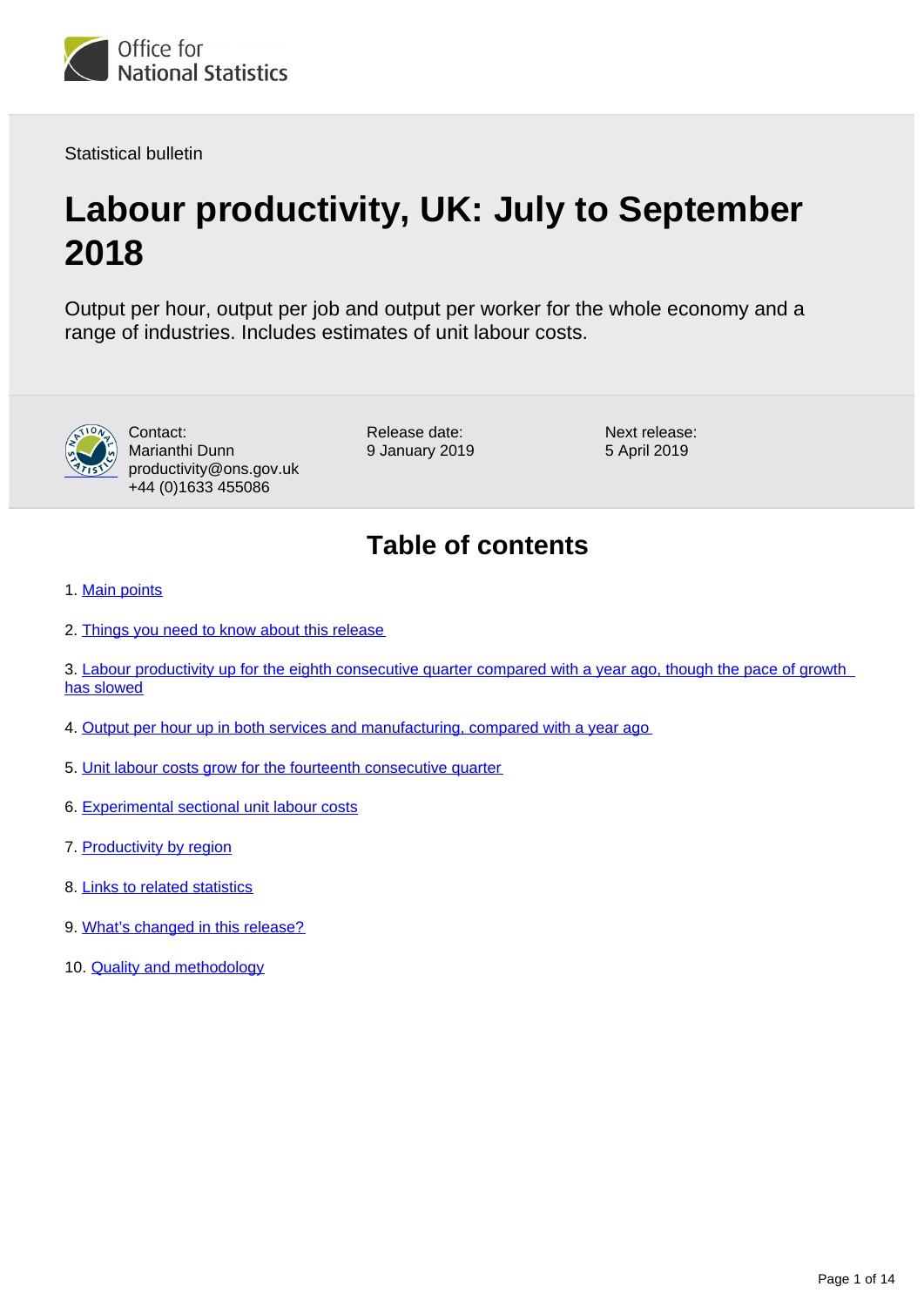## <span id="page-1-0"></span>**1 . Main points**

- Labour productivity for Quarter 3 (July to Sept) 2018, as measured by output per hour, grew by 0.2% compared with the same quarter a year ago; this was the weakest growth since Quarter 3 2016.
- Whilst manufacturing experienced labour productivity growth of 1.7%, the significantly larger services only achieved 0.1%.
- Compared with the previous quarter, UK labour productivity is estimated to have decreased by 0.4% in Quarter 3 2018; the decrease in productivity reflected an increase in the number of actual hours worked, which outpaced output growth for the quarter.
- Productivity hours worked increased by 1.3% in Quarter 3 2018 compared with the same quarter a year ago, while the number of jobs increased by 1.0% over the same period.
- Earnings and other labour costs outpaced productivity growth, resulting in unit labour cost growth of 2.8% in the year to Quarter 3 2018, compared with growth of 2.1% in the previous quarter; this was slightly higher than the 2.7% growth in the year to Quarter 1 (Jan to Mar) 2018.

## <span id="page-1-1"></span>**2 . Things you need to know about this release**

This release reports labour productivity estimates for Quarter 3 (July to Sept) 2018 for the whole economy, the UK regions at NUTS1 level and a range of industries, together with estimates of unit labour costs. Productivity is important as it is considered to be a driver of long-run changes in average living standards.

This edition forms part of our quarterly productivity bulletin, which also includes an [overarching commentary](https://www.ons.gov.uk/employmentandlabourmarket/peopleinwork/labourproductivity/articles/ukproductivityintroduction/previousReleases), [quarterly estimates of public service productivity,](https://www.ons.gov.uk/employmentandlabourmarket/peopleinwork/labourproductivity/articles/quarterlypublicserviceproductivityexperimentalstatistics/previousReleases) [quarterly estimates of multi-factor productivity](https://www.ons.gov.uk/economy/economicoutputandproductivity/productivitymeasures/articles/multifactorproductivityestimates/previousReleases) and articles on productivity-related topics and data.

Labour productivity is calculated by dividing output by labour input. Output refers to gross value added (GVA), which is an estimate of the volume of goods and services produced by an industry. Labour inputs in this release are measured in terms of workers, jobs ("productivity jobs") and hours worked ("productivity hours").

This release also reports estimates of unit labour costs (ULCs), which capture the full labour costs – including social security and employers' pension contributions – incurred in the production of a unit of economic output. Labour costs make up around two-thirds of the overall cost of production of UK economic output. Changes in labour costs are therefore a large factor in overall changes in the cost of production. If increases in labour costs are not reflected in the volume of output, this can put upward pressure on the prices of goods and services, therefore this is a closely watched indicator of inflationary pressure in the economy.

The equations for labour productivity and ULCs can be found in the quality and methodology section of this release.

The output statistics in this release are consistent with the latest [GDP Quarterly national accounts](https://www.ons.gov.uk/economy/grossdomesticproductgdp/bulletins/quarterlynationalaccounts/julytoseptember2018) published on 21 December 2018. Note that productivity in this release does not refer to gross domestic product (GDP) per [person,](https://www.ons.gov.uk/peoplepopulationandcommunity/personalandhouseholdfinances/incomeandwealth/bulletins/economicwellbeing/previousReleases) which is a measure that includes people who are not in employment. Regional productivity figures presented in this release use the unbalanced income measure of current price gross value added and are consistent with the [Regional GVA NUTS1](https://www.ons.gov.uk/economy/grossvalueaddedgva/datasets/regionalgrossvalueaddedincomeapproach) published on 12 December 2018.

The labour input measures used in this release are consistent with the latest [labour market statistics](https://www.ons.gov.uk/employmentandlabourmarket/peopleinwork/employmentandemployeetypes/bulletins/uklabourmarket/previousReleases) as described further in the quality and methodology section of this bulletin.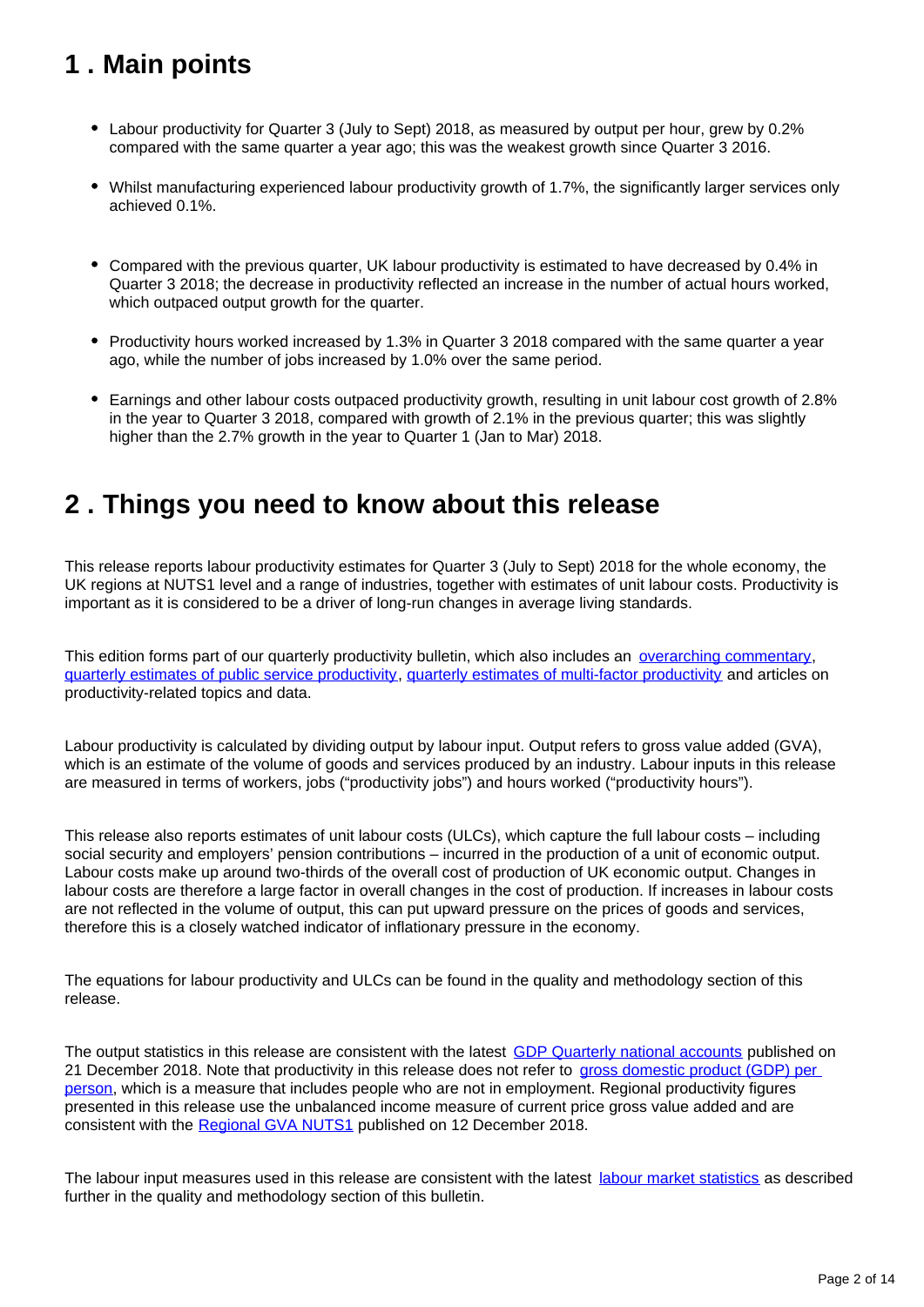## <span id="page-2-0"></span>**3 . Labour productivity up for the eighth consecutive quarter compared with a year ago, though the pace of growth has slowed**

Compared with the same quarter a year ago, labour productivity on an output per hour basis grew by 0.2% and has been growing for the past eight consecutive quarters.

A 0.2% growth compared with the same quarter in the previous year represents a continuation of the UK's "productivity puzzle", with productivity since the economic downturn in 2008 growing more slowly than during the long period prior to the downturn. This sustained stagnation contrasts with patterns following previous UK economic downturns, when productivity initially fell, but subsequently recovered to the previous trend rate of growth. There is wide and varied economic debate regarding the causes of this puzzle and further analysis of recent UK productivity trends can be found in the [January 2016](https://www.ons.gov.uk/economy/nationalaccounts/uksectoraccounts/articles/economicreview/january2016), [May 2016](https://www.ons.gov.uk/economy/nationalaccounts/uksectoraccounts/articles/economicreview/may2016) and [June 2016](https://www.ons.gov.uk/economy/nationalaccounts/uksectoraccounts/articles/economicreview/june2016) Economic Reviews, as well as in several standalone articles including: [What is the productivity puzzle?,](http://visual.ons.gov.uk/productivity-puzzle/) The productivity conundrum, [explanations and preliminary analysis](http://webarchive.nationalarchives.gov.uk/20160105160709/http:/www.ons.gov.uk/ons/rel/elmr/the-productivity-conundrum/explanations-and-preliminary-analysis/art-explanations-and-preliminary-analysis.html) and [The productivity conundrum, interpreting the recent behaviour of the](http://webarchive.nationalarchives.gov.uk/20160105160709/http:/www.ons.gov.uk/ons/rel/elmr/the-productivity-conundrum/interpreting-the-recent-behaviour-of-the-economy/art-interpreting-the-recent-behaviour-of-the-economy.html)  [economy.](http://webarchive.nationalarchives.gov.uk/20160105160709/http:/www.ons.gov.uk/ons/rel/elmr/the-productivity-conundrum/interpreting-the-recent-behaviour-of-the-economy/art-interpreting-the-recent-behaviour-of-the-economy.html)

This puzzle is shown in Figure 1, which presents two alternative measures of productivity – output per hour and output per worker – alongside their projected 1994 to 2007 trends. Following years of steady growth, each measure peaked prior to and fell during the economic downturn. However, due to a strong labour market [performance accompanying a relatively weak recovery in output growth,](https://www.ons.gov.uk/economy/economicoutputandproductivity/productivitymeasures/articles/gdpandthelabourmarket) productivity has not returned to its predownturn trend. Productivity in Quarter 3 (July to Sept) 2018, as measured by output per hour, was 18.2% below its pre-downturn trend – or, equivalently, productivity would have been 22.3% higher had it followed this predownturn trend<sup>1</sup>.

Labour productivity decreased by 0.4% in Quarter 3 2018 compared with the previous quarter. This increase left productivity 1.6% above its peak in Quarter 4 (Oct to Dec) 2007, prior to the economic downturn.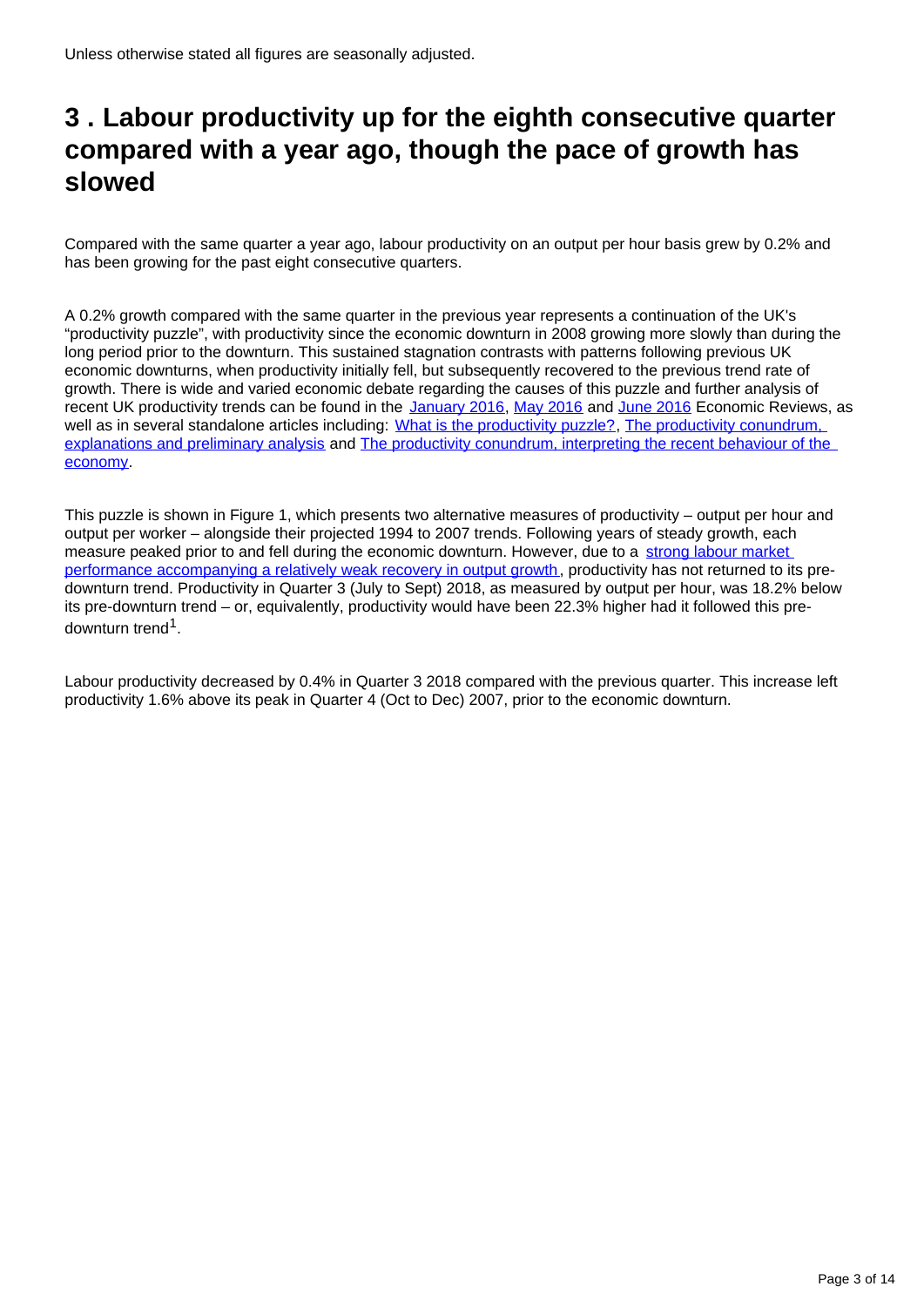#### **Figure 1: Output per hour and output per worker**

#### **Seasonally adjusted, Quarter 1 (Jan to Mar) 1994 to Quarter 3 (July to Sept) 2018, UK**

### Figure 1: Output per hour and output per worker

Seasonally adjusted, Quarter 1 (Jan to Mar) 1994 to Quarter 3 (July to Sept) 2018, UK



#### **Source: Office for National Statistics**

Figure 2 breaks down the growth in productivity between Quarter 1 2008 and Quarter 3 2018 into contributions from different industry groupings and an "allocation effect" due to changes in the share of output and labour in each grouping. All else being equal, stronger productivity growth in any given industry, or a movement of output and labour towards higher productivity industries will tend to increase aggregate productivity growth, while the opposite would reduce it.

Non-financial services were the main positive contributor to productivity growth over this period, partly offset by negative contributions from non-manufacturing production and finance. The negative allocation effect – suggesting that output and labour have been moving from higher to lower productivity industries in recent years – includes the falling share of output in mining and quarrying, which has among the highest levels of productivity of UK industry. This is partially a result of the falling reserves of oil and gas in the North Sea. Although negative for the period as a whole, the allocation effect was initially positive following the downturn, but [turned negative in](https://www.ons.gov.uk/employmentandlabourmarket/peopleinwork/labourproductivity/datasets/annualbreakdownofcontributionswholeeconomyandsectors)  [recent years](https://www.ons.gov.uk/employmentandlabourmarket/peopleinwork/labourproductivity/datasets/annualbreakdownofcontributionswholeeconomyandsectors).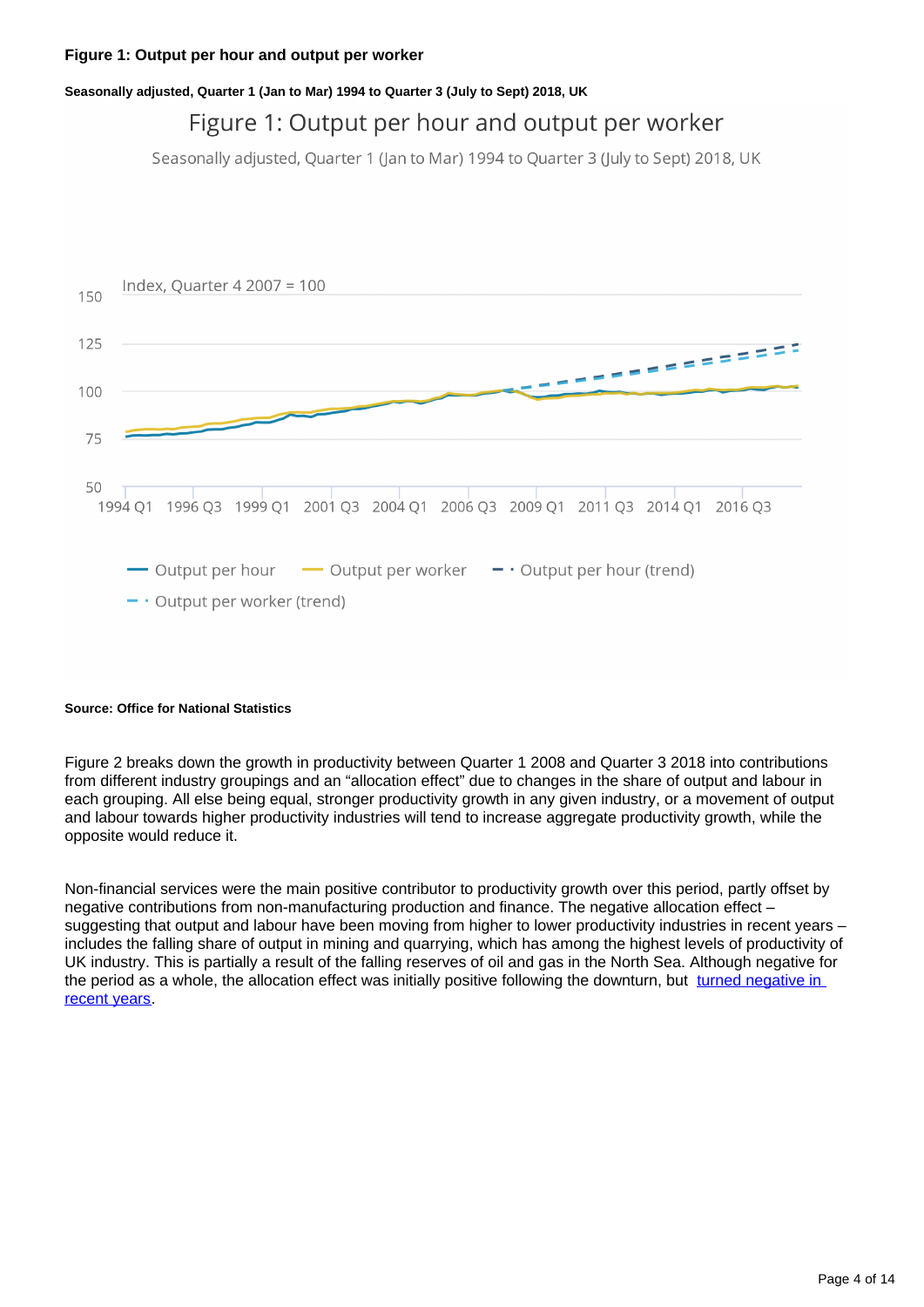#### **Figure 2: Contributions to growth of whole economy output per hour**

#### **Seasonally adjusted, cumulative changes, Quarter 1 (Jan to Mar) 2008 to Quarter 3 (July to Sept) 2018, UK**

### Figure 2: Contributions to growth of whole economy output per hour

Seasonally adjusted, cumulative changes, Quarter 1 (Jan to Mar) 2008 to Quarter 3 (July to Sept) 2018, UK



#### **Source: Office for National Statistics**

#### **Notes:**

1. Non-manufacturing production refers to: agriculture, forestry and fishing; mining and quarrying; electricity, gas, steam and air-conditioning supply; and water supply, sewerage, waste management and remediation activities.

#### **Notes for: Labour productivity up for the eighth consecutive quarter compared with a year ago though the pace of growth has slowed**

1. Differences between these two measures are due to differences in the denominator used in the calculation. Using the actual output per hour series as the denominator, rather than the trend series, results in a higher percentage gap. This is due to the actual series being lower than the trend series post-downturn.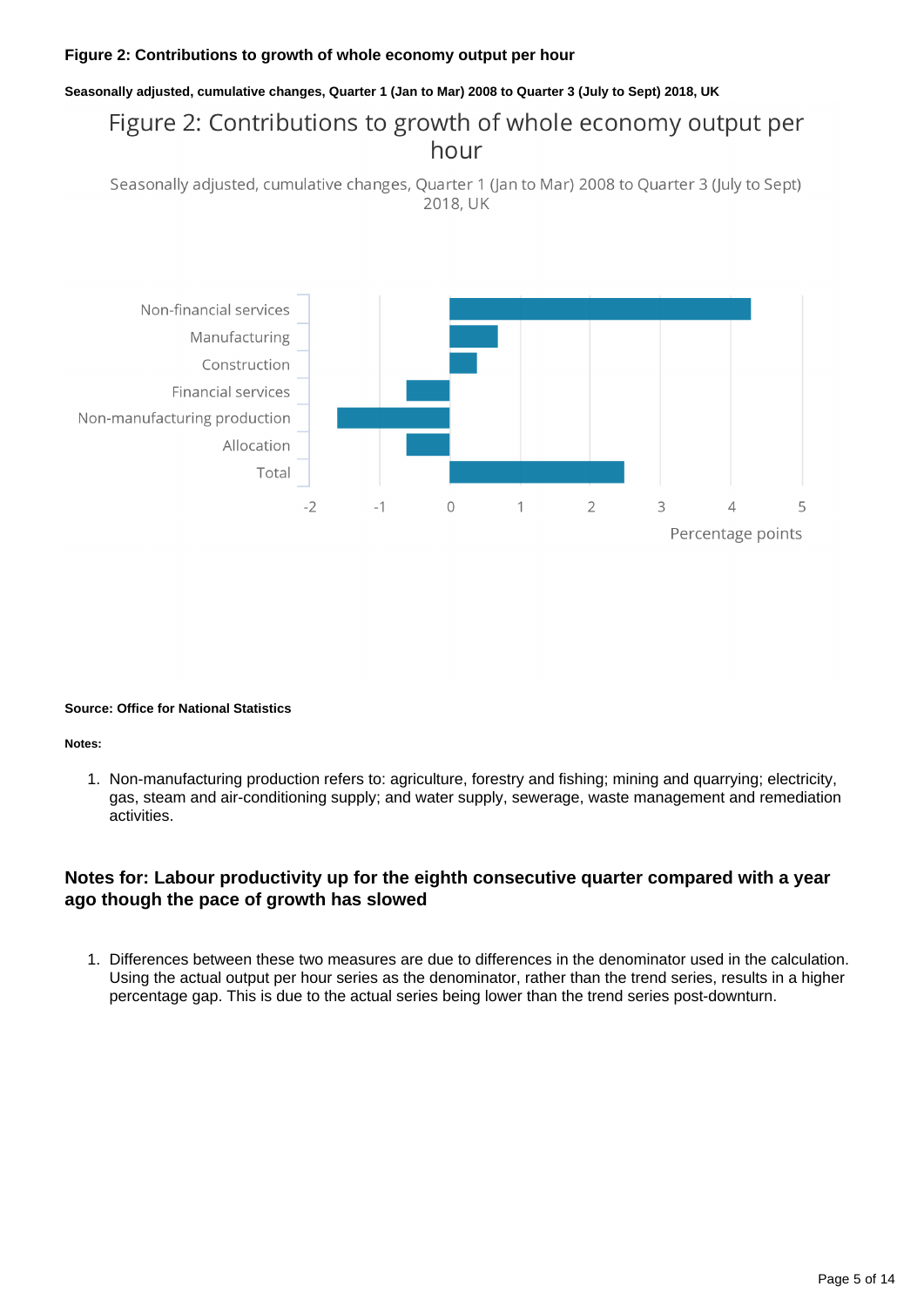## <span id="page-5-0"></span>**4 . Output per hour up in both services and manufacturing, compared with a year ago**

Services output per hour, compared with the same period a year ago, increased by 0.1% in the latest quarter (Quarter 3 (July to Sept) 2018), with output increasing slightly faster than hours worked. In manufacturing over the year labour productivity increased by 1.7%, with because output grew while hours worked decreased. Compared with the previous quarter, output per hour in services decreased by 0.7% while manufacturing output per hour increased by 0.3%.

Figure 3 shows longer-term trends for output per hour and its components since Quarter 1 (Jan to Mar) 2007. Services are represented in the left-hand panel, while manufacturing is represented in the right. Manufacturing output per hour has been more volatile than services in recent years. This reflects a degree of divergence in manufacturing between gross value added (GVA) and hours, most noticeable in 2009 and between 2011 to 2012, whereas in services, GVA and hours follow fairly similar trends.

#### **Figure 3: Components of services and manufacturing productivity measures**



**Seasonally adjusted, UK, Quarter 1 (Jan to Mar) 2007 to Quarter 3 (July to Sept) 2018, UK**

**Source: Office for National Statistics**

## <span id="page-5-1"></span>**5 . Unit labour costs grow for the fourteenth consecutive quarter**

Unit labour costs (ULCs) reflect the full labour costs, including social security and employers' pension contributions, incurred in the production of a unit of economic output. Changes in labour costs are a large factor in overall changes in the cost of production. If increased costs are not reflected in increased output, for instance, this can put upward pressure on the prices of goods and services – sometimes referred to as "inflationary pressure". ULCs grew by 2.8% in the year to Quarter 3 (July to Sept) 2018, reflecting a larger percentage increase in labour costs per hour than output per hour, although this growth level has been fairly consistent over the last three years, as shown in Figure 4.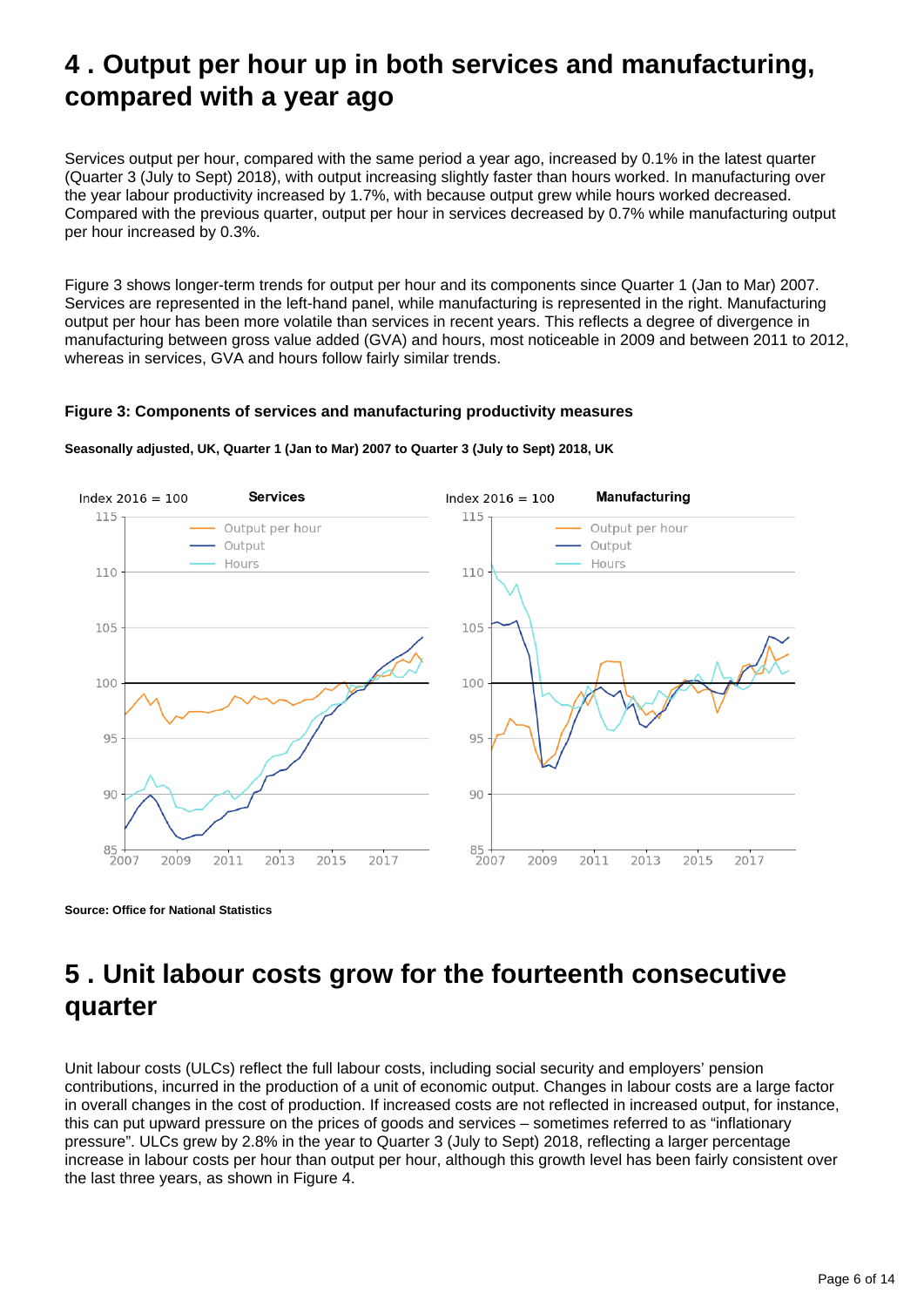Figure 4 shows changes in ULCs since Quarter 1 (Jan to Mar) 2008 compared with the same quarter a year earlier. Holding other factors constant, increasing output per hour reduces ULCs as total labour costs remain constant while output rises. As a result, output per hour has its sign reversed in Figure 4. In this presentation, positive output per hour growth has a negative effect on ULC growth, while negative output per hour growth has a positive effect on ULC growth.

While growth in ULCs has been broadly positive since the onset of the economic downturn, averaging around 1.5% since Quarter 1 2008, there has been substantial variation during this period. During the recent economic downturn, ULCs began to grow at a relatively high rate, reaching a peak of 6.3% by the end of the downturn in Quarter 2 (Apr to June) 2009 and remaining elevated until Quarter 1 2010. Figure 4 shows that the initial increase in ULC growth during the downturn was driven by falling output per hour, but from Quarter 2 2009 onwards, increasing labour costs per hour were the driving factor. Following the downturn, growth in ULCs began to slow, eventually becoming negative in Quarter 2 2010.

Following a period of low or negative growth, ULC growth has fluctuated around 2% for the past two years. This increase broadly reflects higher hourly labour cost growth, with relatively little offsetting output per hour growth.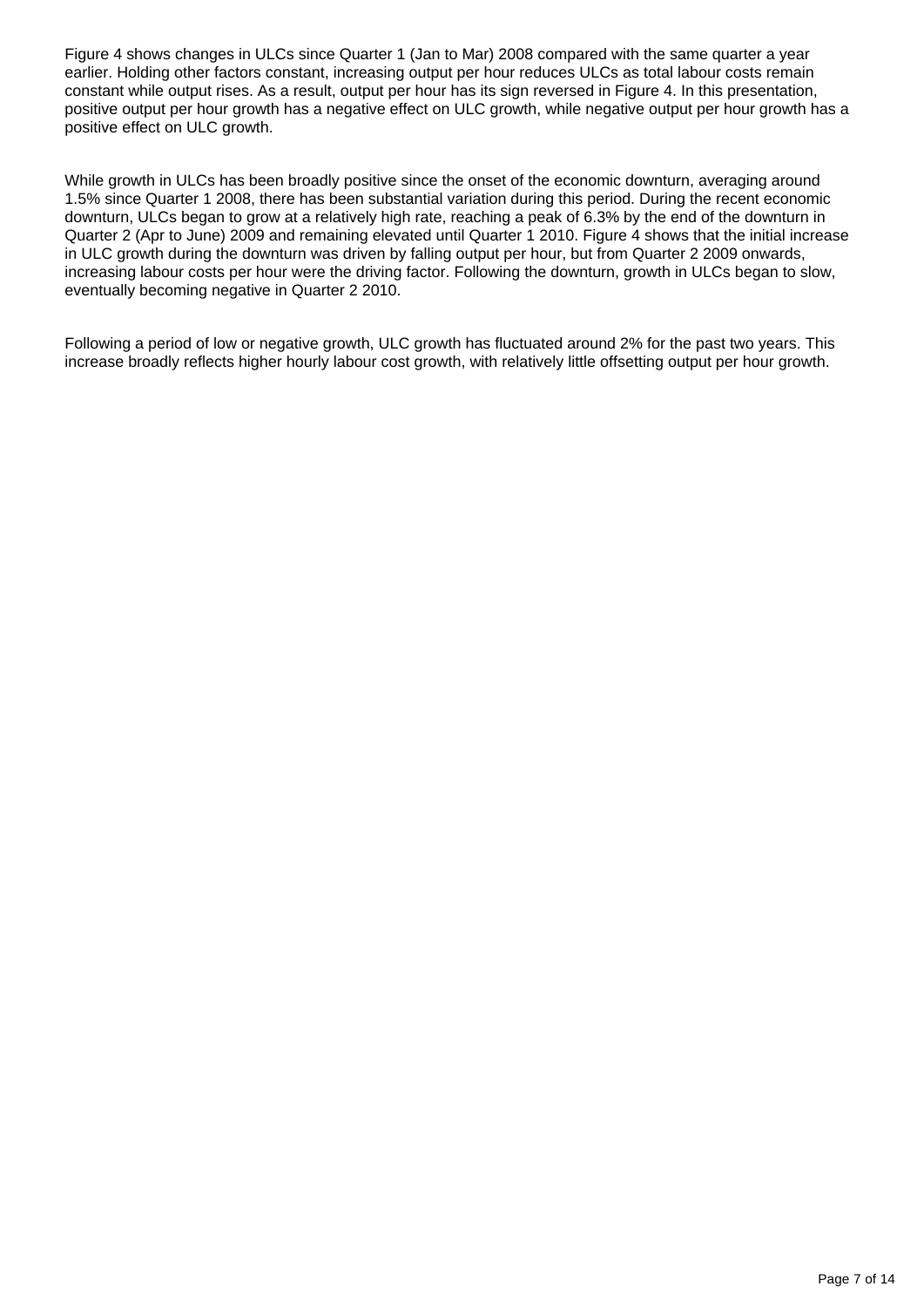#### **Seasonally Adjusted, UK, Quarter 1 (Jan to Mar) 2008 to Quarter 3 (July to Sept) 2018**

### Figure 4: Whole economy unit labour costs and their compositions, growth on quarter a year ago

Seasonally Adjusted, UK, Quarter 1 (Jan to Mar) 2008 to Quarter 3 (July to Sept) 2018



#### **Source: Office for National Statistics**

#### **Notes:**

- 1. Labour costs per hour estimates will differ from those in our Index of Labour Costs per Hour bulletin, due to differences in methodology.
- 2. Output per hour has its sign reversed in Figure 4. In this presentation, positive output per hour growth has a negative effect on ULC growth, while negative output per hour growth has a positive effect on ULC growth.

### <span id="page-7-0"></span>**6 . Experimental sectional unit labour costs**

In November 2012, we introduced a dataset of sectional unit labour costs. These experimental statistics provide estimates of sectional unit labour costs, returns to self-employed workers, the labour share of mixed income and the total value of labour costs. Although the methodology employed differs from the National Statistics estimates presented in this release, the datasets have been welcomed by users and we plan to incorporate a more regular section in the labour productivity statistical bulletin. We are also working in co-operation with the UK Statistics Authority to badge these datasets as National Statistics. For more information on the methodology of these experimental statistics, please see this [article.](https://webarchive.nationalarchives.gov.uk/20160107041913/http:/www.ons.gov.uk/ons/rel/icp/productivity-measures/sectional-unit-labour-costs/art---productivity-measures--sectional-unit-labour-costs.html)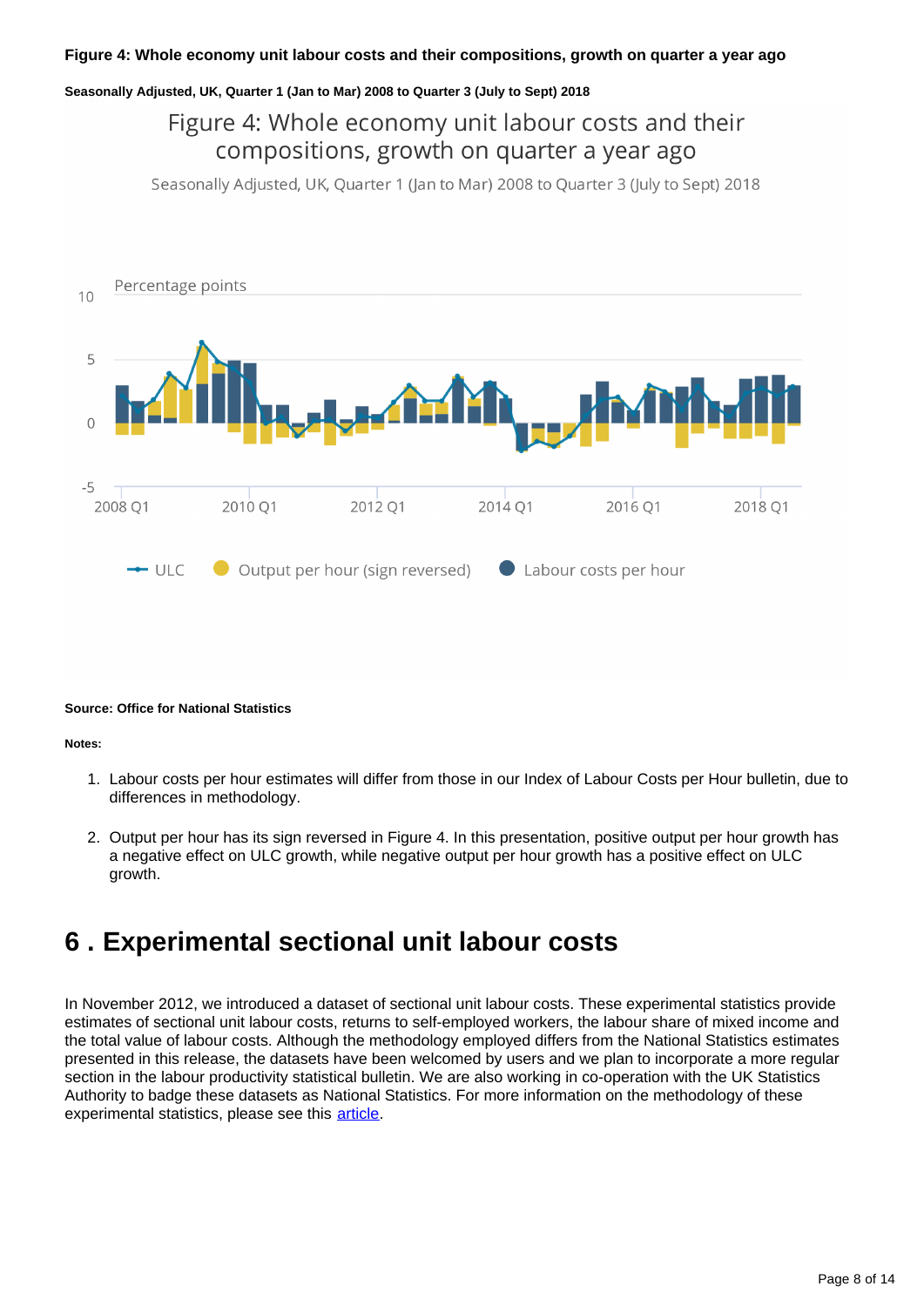ULC increased 2.9% compared with the same quarter a year ago, with production recording the largest increase in ULC of 4.1%. This is the highest quarter on year growth for production industries since Quarter 3 (July to Sept) 2013. The latest growth in unit labour costs for the production industries was due to a weak output growth of 0.7% and a stronger growth in wages and salaries, the latter reflecting a strong growth in nominal average weekly earnings (including bonuses). This was also seen in manufacturing and services. During the past three years sectional unit labour costs for the whole economy have averaged 2.1%, with production, manufacturing and services averaging slightly higher during the same period, 2.8%, 2.3% and 2.2% respectively. The whole economy measure is lower than the industries because of the allocation effect – as labour and other inputs are moving towards lower productivity industries. Therefore, despite each sector evidencing growth, the overall effect on the whole economy is weaker than that of the parts.

Figure 5 shows the annual average cumulative growth in sectional unit labour costs over the last three years (since Quarter 3 2015), for the whole economy, manufacturing, production and services.

#### **Figure 5: Average annual cumulative growth in sectional unit labour costs**

#### **Quarter 3 (July to Sept) 2015 to Quarter 3 (July to Sept) 2018, UK**

### Figure 5: Average annual cumulative growth in sectional unit labour costs

Ouarter 3 (July to Sept) 2015 to Quarter 3 (July to Sept) 2018, UK



#### **Source: Office for National Statistics**

#### **Notes:**

1. Section Unit Labour costs per hour estimates will differ from the National Statistics Unit Labour Costs, due to differences in methodology.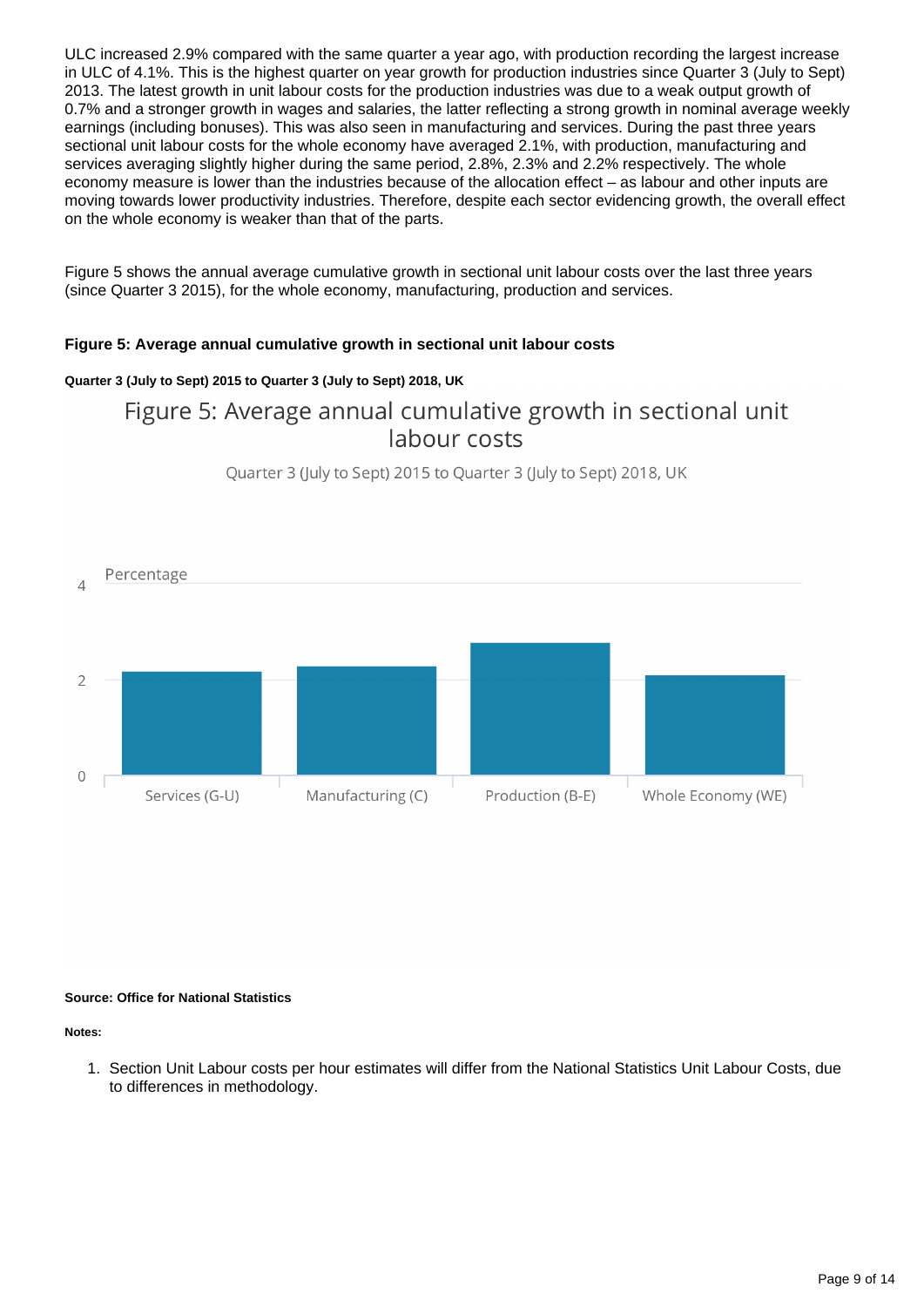## <span id="page-9-0"></span>**7 . Productivity by region**

In 2017, productivity measured in output per hour varied significantly across the regions with London and the South East being 30.4% and 7.1% respectively above the UK, while Wales and Northern Ireland were 16.2% and 15.9% below the UK.

Output per job also varied across the regions with London and the South East being 39.2% and 5.1% higher than the UK, while Wales and the East Midlands, were 18% and 14.7%, below the UK.

Figure 6 shows output per hour by region compared with the UK.

#### **Figure 6: Output per hour by region**

#### **Nominal GVA per unit of labour, 2016 and 2017**

### Figure 6: Output per hour by region

Nominal GVA per unit of labour, 2016 and 2017



**Source: Office for National Statistics**

## <span id="page-9-1"></span>**8 . Links to related statistics**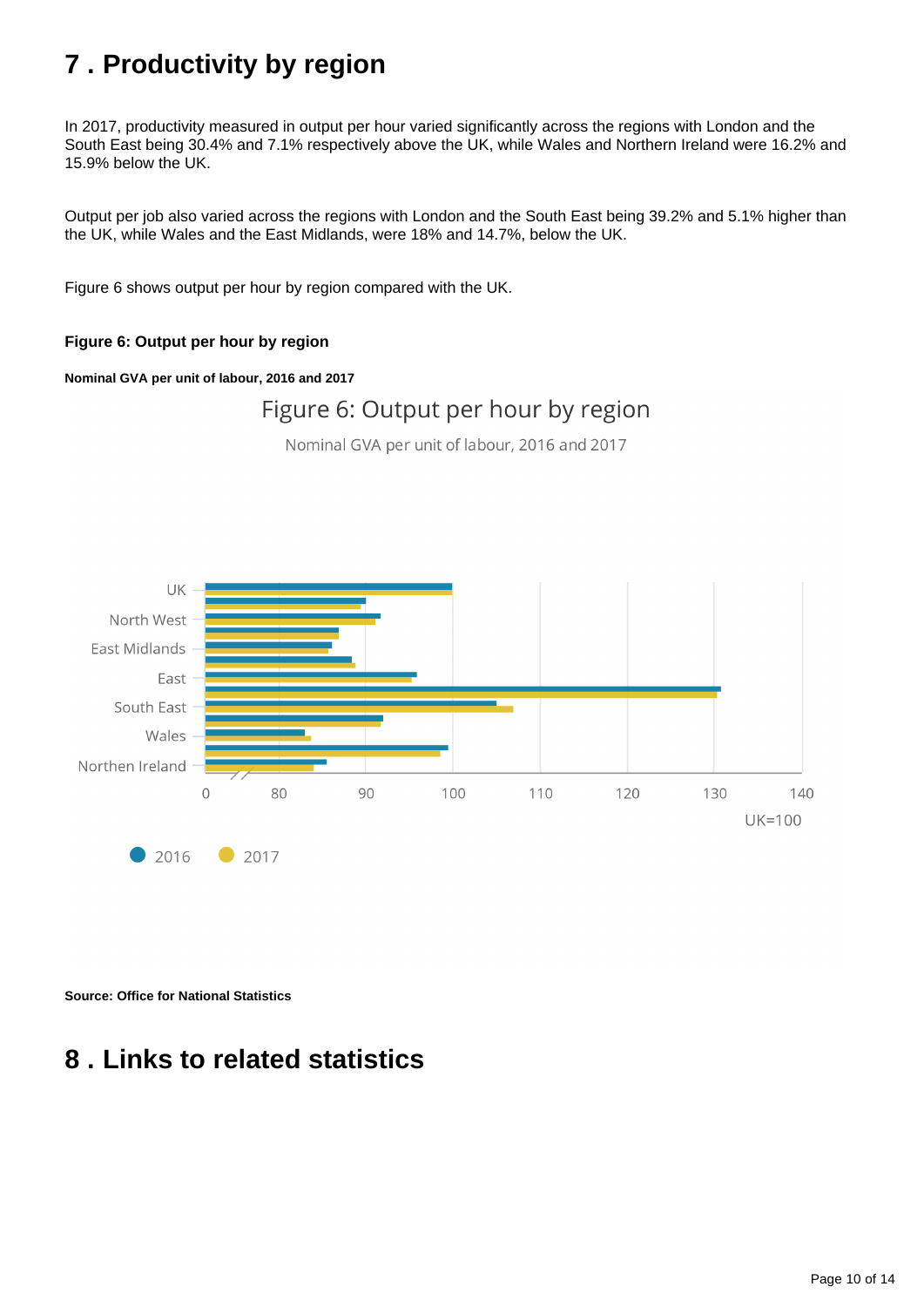- [Productivity economic commentary: July to September 2018](https://www.ons.gov.uk/employmentandlabourmarket/peopleinwork/labourproductivity/articles/ukproductivityintroduction/julytoseptember2018) draws together the main findings from official statistics and analysis of UK productivity to present a summary of recent developments (published 9 January 2019)
- [Labour productivity, UK: July to September 2018](https://www.ons.gov.uk/employmentandlabourmarket/peopleinwork/labourproductivity/bulletins/labourproductivity/julytoseptember2018) contains the latest estimates of labour productivity for the whole economy, the UK regions at NUTS1 level and a range of industries, together with estimates of unit labour costs (published 9 January 2019).
- [Multi-factor productivity estimates: Experimental estimates to quarter 3](https://www.ons.gov.uk/economy/economicoutputandproductivity/productivitymeasures/articles/multifactorproductivityestimates/experimentalestimatestoquarter3julytoseptember2018) (July to September) 2018 presents quarterly estimates of multi-factor productivity (MFP), capital services and quality-adjusted labour input (QALI), including a range of industry breakdowns and analysis (published 9 January 2019).
- [A simple guide to multi-factor productivity](https://www.ons.gov.uk/economy/economicoutputandproductivity/productivitymeasures/methodologies/asimpleguidetomultifactorproductivity) explains the concept and measurement of multi-factor productivity through simple stylised examples (published 5 October 2018).
- [Quarterly UK public service productivity \(Experimental Statistics\): July to September 2018](https://www.ons.gov.uk/employmentandlabourmarket/peopleinwork/labourproductivity/articles/quarterlypublicserviceproductivityexperimentalstatistics/julytoseptember2018) contains the latest experimental estimates for quarterly UK total public service productivity, inputs and output (published 9 January 2019).
- [Public service productivity: total, UK, 2016](https://www.ons.gov.uk/economy/economicoutputandproductivity/publicservicesproductivity/articles/publicservicesproductivityestimatestotalpublicservices/2016) presents updated measures of output, inputs and productivity for public services in the UK between 1997 and 2015, in addition to new estimates for 2016 (published 9 January 2019).
- [Public service productivity: healthcare, UK, 2016](https://www.ons.gov.uk/economy/economicoutputandproductivity/publicservicesproductivity/articles/publicservicesproductivityestimateshealthcare/2016) presents updated estimates of output, inputs and productivity for public service healthcare in the UK between 1995 and 2015, and new estimates for 2016 (published 9 January 2019).
- [Public service productivity: healthcare, FYE 2017](https://www.ons.gov.uk/economy/economicoutputandproductivity/publicservicesproductivity/articles/publicservicesproductivityestimateshealthcare/healthcare2017) presents estimates of output, inputs and productivity for public service healthcare in England on a financial year basis up to FYE 2017 (published 9 January 2019).
- [Improving estimates of Labour Productivity and International Comparisons](https://www.ons.gov.uk/economy/economicoutputandproductivity/productivitymeasures/articles/improvingestimatesoflabourproductivityandinternationalcomparisons/2019-01-09) discusses recent OECD findings showing that the methodologies, data sources and adjustments used to estimate the number of persons, jobs and hours worked varied significantly across countries, and explores these differences and the impact on our ICP (published 9 January 2019).
- [Productivity development plan: 2018 to 2020](https://www.ons.gov.uk/economy/economicoutputandproductivity/productivitymeasures/articles/productivitydevelopmentplan/2018to2020) builds on recent improvements to our productivity statistics and looks at introducing new outputs, further improving our productivity statistics and consolidating our improvements to date (published 6 July 2018).
- [How productive is your business?](https://www.ons.gov.uk/employmentandlabourmarket/peopleinwork/labourproductivity/articles/howproductiveisyourbusiness/2018-07-06) is an interactive tool which aids businesses to calculate their productivity and compare their performance to other businesses in Great Britain (published 6 July 2018).

### **Related content**

In October 2018 the ONS [informed](https://www.ons.gov.uk/employmentandlabourmarket/peopleinwork/labourproductivity/articles/ukproductivityintroduction/apriltojune2018) users we will no longer be publishing estimates on International comparisons of UK productivity, due to an ongoing review of the methodology. In December 2018 the OECD published a working paper "[International productivity gaps: Are labour input measures comparable?"](https://www.oecd-ilibrary.org/economics/international-productivity-gaps_5b43c728-en) which showed the methodologies, data sources and adjustments used to estimate labour inputs varied significantly across countries. The ONS published an [article](https://www.ons.gov.uk/economy/economicoutputandproductivity/productivitymeasures/articles/improvingestimatesoflabourproductivityandinternationalcomparisons/2019-01-09) exploring these differences and the impact they had on our international comparisons of UK productivity (ICP) statistics.

We publish experimental estimates of [multi-factor productivity](https://www.ons.gov.uk/economy/economicoutputandproductivity/productivitymeasures/articles/multifactorproductivityestimates/previousReleases) (MFP), which decompose output growth into the contributions that can be accounted for by labour and capital inputs. In these estimates, the contribution of labour is further decomposed into quantity (hours worked) and quality dimensions.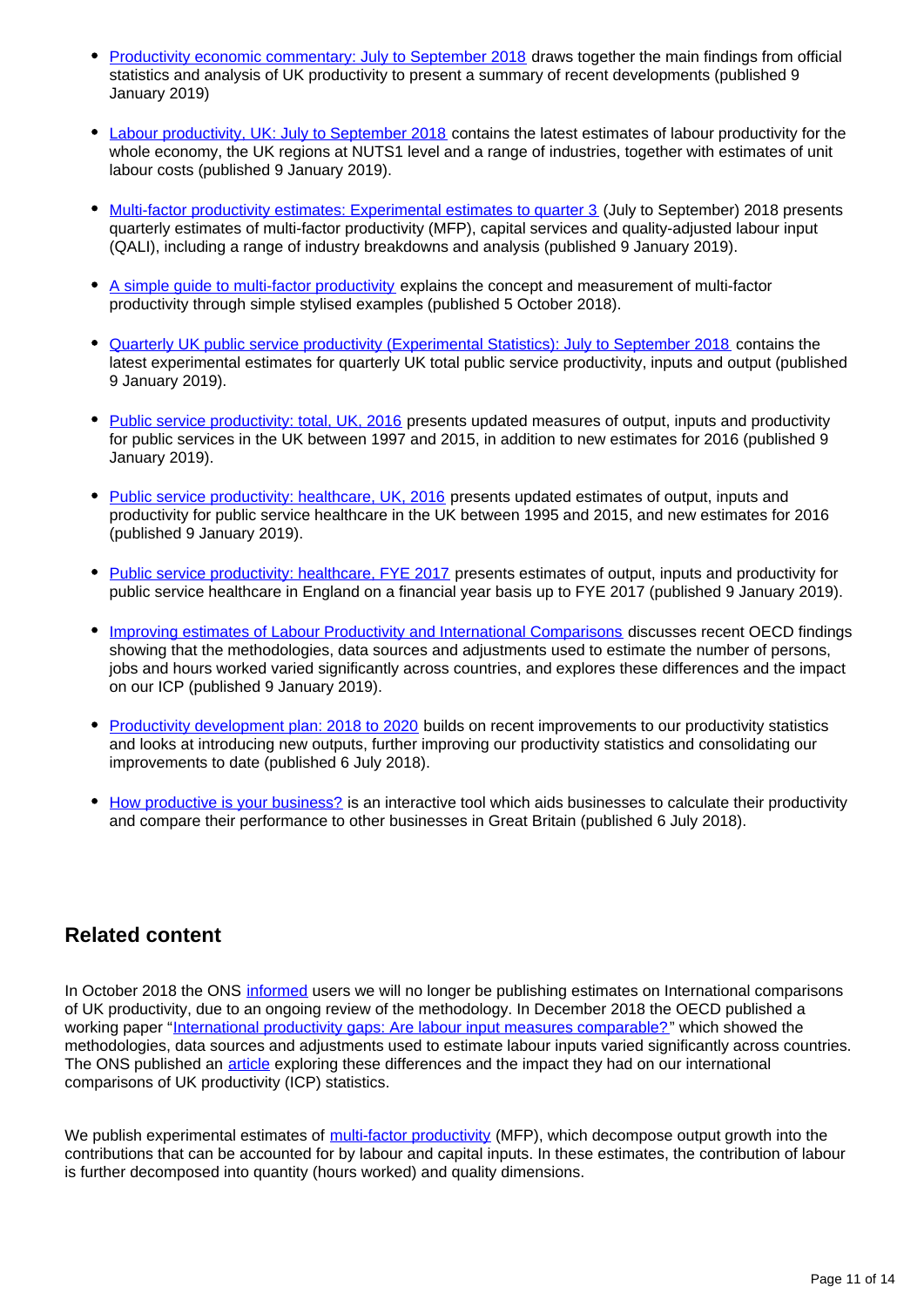The [Economic Review](https://www.ons.gov.uk/economy/nationalaccounts/uksectoraccounts/articles/economicreview/previousReleases) covers recent developments in the UK economy, featuring our latest economic statistics as well as in-depth analysis of current issues.

[Experimental indices of labour costs per hour](https://www.ons.gov.uk/employmentandlabourmarket/peopleinwork/earningsandworkinghours/bulletins/indexoflabourcostsperhourilch/previousReleases) differ from the concept of labour costs used in the unit labour cost estimates in the labour productivity release. The main difference is that experimental indices of labour costs per hour relate to employees only, whereas unit labour costs also include the labour remuneration of the selfemployed.

Lastly, we publish a range of [Public service productivity measures](https://www.ons.gov.uk/economy/economicoutputandproductivity/publicservicesproductivity) and related articles. These measures define productivity differently from that used in our labour productivity and MFP estimates. Further information can be found in the [Economic and Labour Market Review, No. 5, May 2010](http://webarchive.nationalarchives.gov.uk/20160108025519/http:/www.ons.gov.uk/ons/rel/elmr/economic-and-labour-market-review/no--5--may-2010/index.html) and in an [information note](http://webarchive.nationalarchives.gov.uk/20160105160709/http:/www.ons.gov.uk/ons/guide-method/method-quality/specific/economy/productivity-measures/productivity-articles/index.html) published on 4 June 2015.

More information on the range of our productivity estimates can be found in the ONS [Productivity Handbook](https://www.ons.gov.uk/economy/economicoutputandproductivity/productivitymeasures/methodologies/productivityhandbook).

## <span id="page-11-0"></span>**9 . What's changed in this release?**

### **Revisions**

This release reflects revisions to gross value added and income data resulting from quarterly national accounts, affecting time periods since 2017. Revisions to jobs data resulting from an annual benchmarking to the Business Register and Employment Survey, as well as revisions to public sector employment estimates, affect hours and jobs in all time periods. Revisions to regional productivity estimates resulting from regional gross value added statistics, affect periods since 2017. Revisions resulting from seasonal adjustment affect all periods, where seasonal adjustment is applied.

### **Commentary on experimental unit labour costs by industry sections**

The bulletin introduces commentary on unit labour costs by industry sections comparing growth rates over the past three years.

### **Commentary on relative productivity for regions and nations within the UK**

The bulletin introduces commentary on productivity for regions introducing the 2017 estimates for output per hour and output per job by NUTS1 regions.

In this release we will not be presenting the experimental industry by region productivity statistics. We have moved the publication of these datasets to 6 February 2019 to coincide with the Regional and sub-regional productivity in the UK: February 2019 release.

## <span id="page-11-1"></span>**10 . Quality and methodology**

The measure of output used in these statistics is the chained volume (real) measure of gross value added (GVA) at basic prices, with the exception of the regional analysis in Table 9, where the output measure is nominal GVA (NGVA), using the income approach. These measures differ because NGVA is not adjusted to account for price changes; this means that if prices were to rise more quickly in one region than the others, then the measures of productivity for that region could show relative growth in productivity compared with other regions purely as a result of the price changes.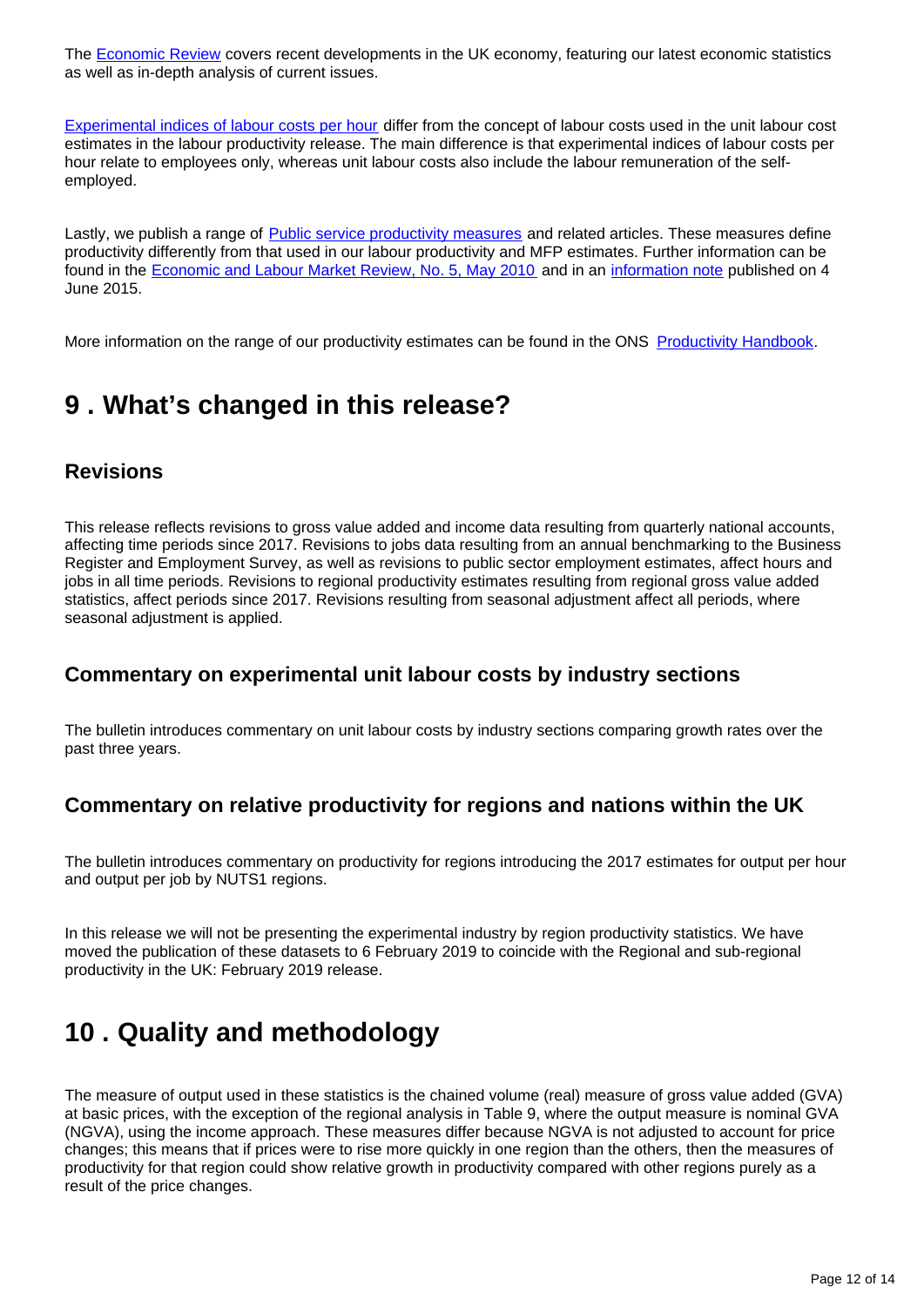Labour input measures used in this bulletin are known as "productivity jobs" and "productivity hours". Productivity jobs differ from the workforce jobs (WFJ) estimates, published in Table 6 of our **Labour market statistical bulletin**, in three ways:

- to achieve consistency with the measurement of GVA, the employee component of productivity jobs is derived on a reporting unit basis, whereas the employee component of the WFJ estimates is on a local unit basis
- productivity jobs are scaled so industries sum to total Labour Force Survey (LFS) jobs note that this constraint is applied in non-seasonally adjusted terms; the nature of the seasonal adjustment process means that the sum of seasonally adjusted productivity jobs and hours by industry can differ slightly from the seasonally adjusted LFS totals
- productivity jobs are calendar quarter average estimates, whereas WFJ estimates are provided for the last month of each quarter

Productivity hours are derived by multiplying employee and self-employed jobs at an industry level (before seasonal adjustment) by average actual hours worked from the LFS at an industry level. Results are scaled so industries sum to total unadjusted LFS hours and then seasonally adjusted. Labour productivity is then derived using growth rates for GVA and labour inputs in line with the following equation:

$$
\Delta \text{Labour productivity} \,=\, \Delta \left(\frac{\text{Output in Gross Value added (GVA) terms}}{\text{Labour Input (hours, workers or jobs)}}\right) \,\approx\, \Delta \text{GVA} \,-\, \Delta \text{Labour Input}
$$

Industry estimates of average hours derived in this process differ from published estimates (found in Table HOUR03 in the [Labour market statistics](https://www.ons.gov.uk/employmentandlabourmarket/peopleinwork/employmentandemployeetypes/bulletins/uklabourmarket/previousReleases) release), as the HOUR03 estimates are calculated by allocating all hours worked to the industry of main employment, whereas the productivity hours system takes account of hours worked in first and second jobs by industry.

Whole-economy unit labour costs (ULCs) are calculated as the ratio of total labour costs (that is, the product of labour input and costs per unit of labour) to GVA. Further detail on the methodology can be found in [Revised](http://webarchive.nationalarchives.gov.uk/20160105160709/http:/www.ons.gov.uk/ons/rel/icp/productivity-measures/revised-methodology-for-unit-wage-costs-and-unit-labour-costs--explanation-and-impact/index.html)  [methodology for unit wage costs and unit labour costs: explanation and impact](http://webarchive.nationalarchives.gov.uk/20160105160709/http:/www.ons.gov.uk/ons/rel/icp/productivity-measures/revised-methodology-for-unit-wage-costs-and-unit-labour-costs--explanation-and-impact/index.html) .

The equation for growth of ULCs can be calculated as:

$$
\begin{split} \Delta \text{ULC} \, & = \, \Delta \left( \frac{\text{Labour Costs}}{\text{GVA}} \right) \\ & \approx \, \Delta \text{Labour Costs per unit of Labour Input} \, - \, \Delta \text{Labour Productivity} \end{split}
$$

Manufacturing unit wage costs are calculated as the ratio of manufacturing average weekly earnings to manufacturing output per filled job. On 28 November 2012 we published [Productivity measures: sectional unit](http://webarchive.nationalarchives.gov.uk/20160105160709/http:/www.ons.gov.uk/ons/rel/icp/productivity-measures/sectional-unit-labour-costs/index.html)  [labour costs](http://webarchive.nationalarchives.gov.uk/20160105160709/http:/www.ons.gov.uk/ons/rel/icp/productivity-measures/sectional-unit-labour-costs/index.html), describing new measures of ULCs below the whole-economy level and proposing to replace the currently published series for manufacturing unit wage costs with a broader and more consistent measure of ULCs. A research note, [Sources of revisions to labour productivity estimates](http://webarchive.nationalarchives.gov.uk/20160105160709/http:/www.ons.gov.uk/ons/rel/productivity/labour-productivity/q1-2012/index.html), is available and further commentary on the nature and sources of the revisions introduced in this quarter is available in the UK productivity bulletin  $$ [introduction](https://www.ons.gov.uk/employmentandlabourmarket/peopleinwork/labourproductivity/articles/ukproductivityintroduction/previousReleases).

The [Labour productivity Quality and Methodology Information report](https://www.ons.gov.uk/employmentandlabourmarket/peopleinwork/labourproductivity/qmis/labourproductivityqmi) contains important information on: